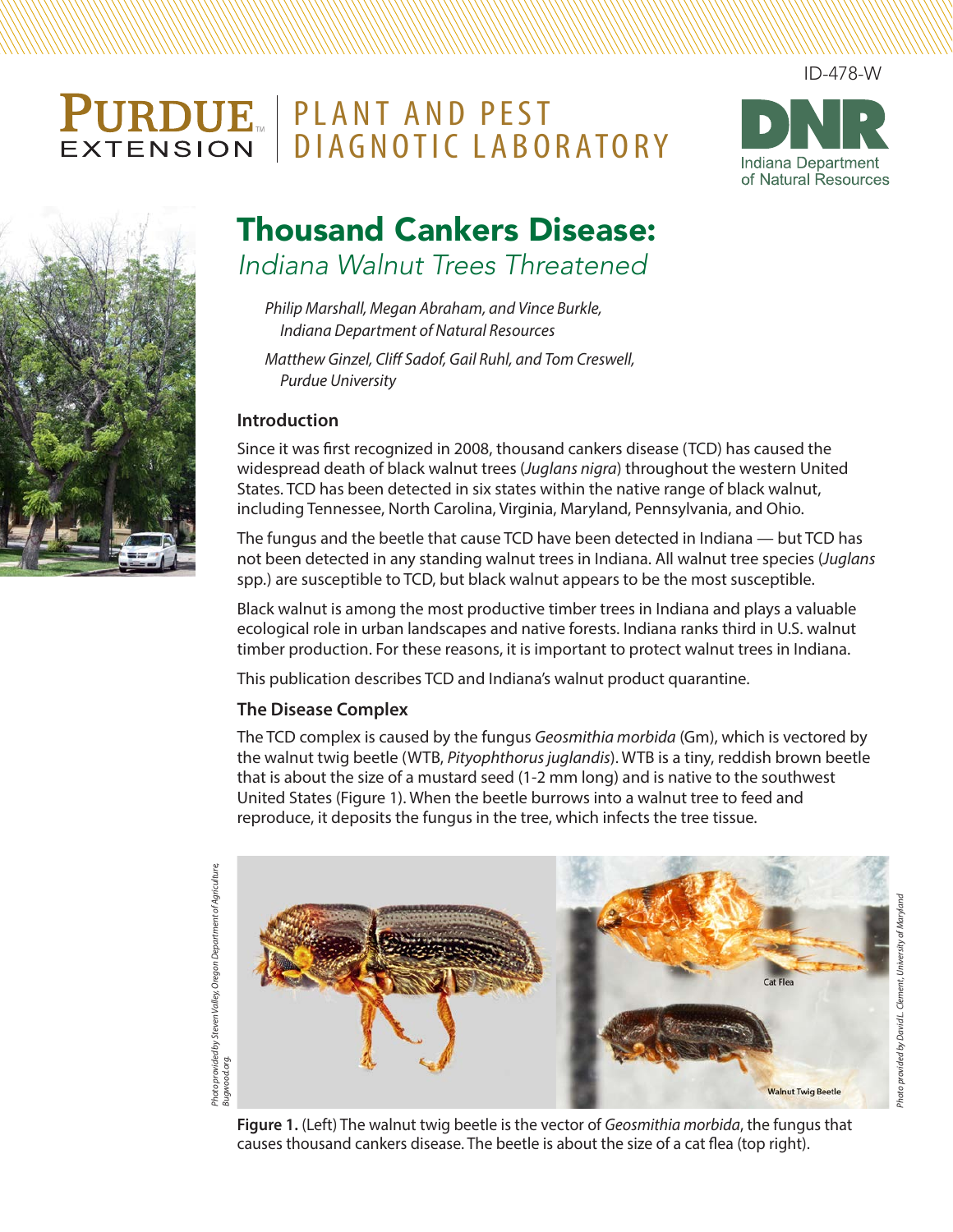# *Photo provided by Ned Tisserat, Colorado State*  Photo provided by Ned Tisserat, Colorado State<br>University, Bugwood.org. *University, Bugwood.org.*

**Symptoms**

The Gm fungus (which gets deposited by a feeding WTB) destroys a tree's vascular tissue. Small, darkcolored, fungal-induced lesions (called cankers) form where adult WTB enter the tree to mate (Figure 2). Eventually, the cankers expand and merge, which kills the phloem and prevents the flow of vital nutrients throughout the tree (Figure 3).

Thousands of beetles may attack a single tree at one time, potentially delivering a lethal dose of the fungal pathogen. Trees infected with TCD exhibit symptoms of general decline, such as the presence of yellow, wilted leaves and dieback of branches in the crown (Figure 5).

Site and environmental stress factors (such as extreme temperature or moisture) can cause similar decline symptoms, which complicates TCD detection. After symptoms first appear, a tree often succumbs to TCD in three to five years. Identifying TCD before signs of tree decline appear is difficult.

#### **Situation in Indiana**

In June 2014, the Gm fungus was detected on three individual adult *Stenomimus pallidus* weevils that emerged from two girdled study trees in Brown County, Indiana. It is not clear whether these weevils contribute to spread of TCD but monitoring efforts are ongoing. In 2015, adult WTBs were captured in traps and reared from the bark of logs from a sawmill in southeast Franklin County, Indiana. The Gm fungus was detected on these beetles.

TCD has *not* been detected in any standing walnut trees in Indiana, and state surveys have not identified any cankered trees. TCD is not currently killing walnut trees in Indiana and has not spread rapidly in other Eastern states where it has been found, so there is now less concern about widespread walnut decline due to TCD than a few years ago.

However, because TCD has a high potential for damage, several states (including Indiana) have taken the precaution of issuing quarantines to regulate the movement of potentially infested wood to help protect black walnut from the disease.

#### **Transporting Walnut Materials into Indiana**

Under Indiana's TCD quarantine, regulated walnut materials that originate in, or move through, a quarantined state are prohibited from being brought into Indiana.



**Figure 2.** A TCD canker under the bark of a black walnut branch.



*Photo provided by Ned Tisserat, Colorado State*  Ned Tisserat, Colorado State Photo provided by Ned Ti:<br>University, Bugwood.org. *University, Bugwood.org.*

**Figure 3.** TCD cankers eventually coalesce, which girdles the branch.



**Figure 4.** After feeding, WTBs create tiny exit holes in the bark.